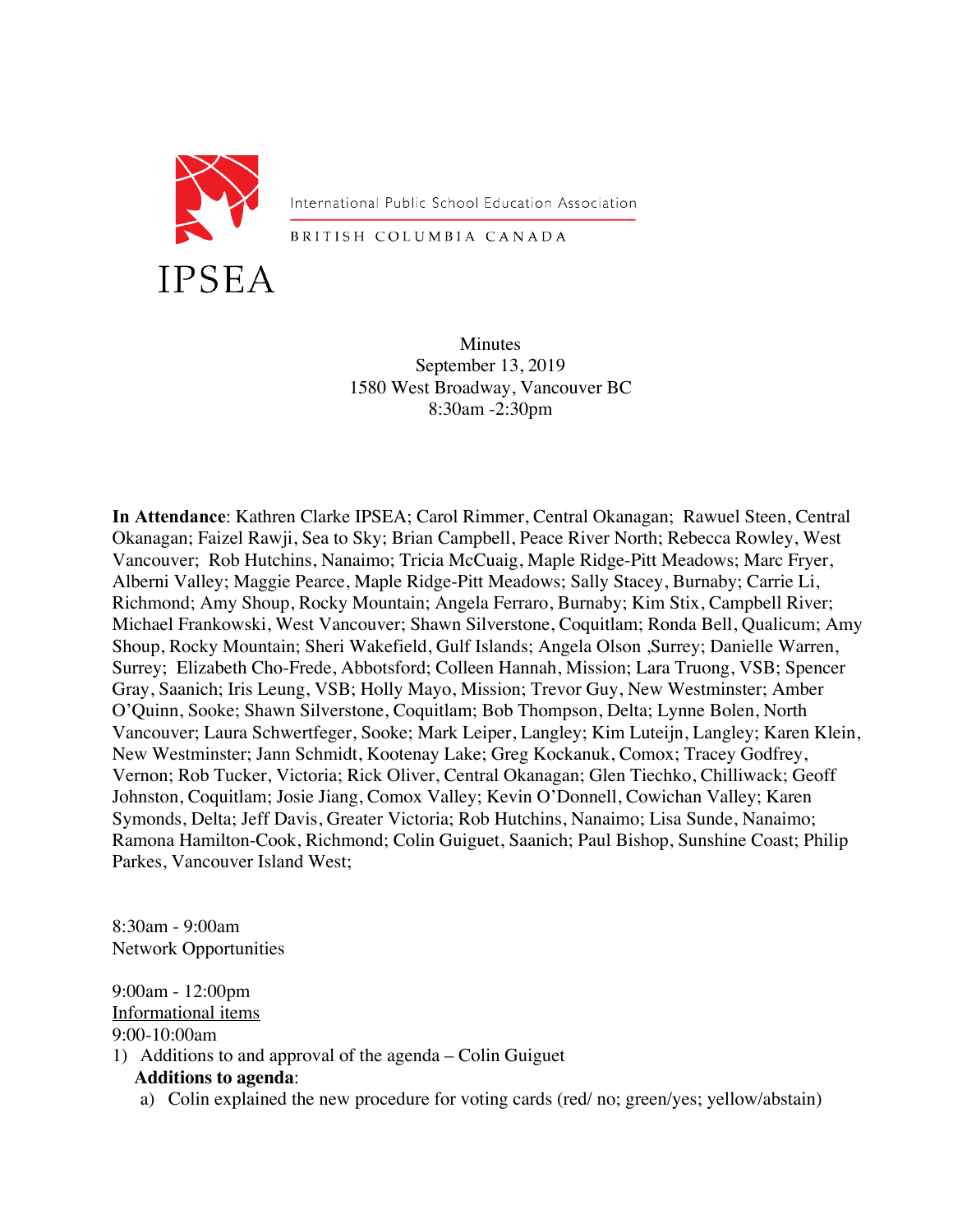- b) One vote per district
- c) Agenda item "6" add Ministry of Health immunization
- d) Canadians Abroad: Registration for travels abroad (Kathren Clarke)
- e) Today's lunch is sponsored by guard.me
- f) Agenda item 12 "Letter Grades or percentages on external credits (Karen Klein)"
- g) Agenda item 13 "Caps-I update" (Angela Olsen)

#### **Omissions to the agenda:**

a. Guest speaker for Ministry Lead for Immunization Records for IE students cancelled and will not be present today

#### *Motion to accept agenda as revised- Colin Guiguet Motion passed Greg Kochanuk; Geoff Johnson, seconded*

- 2) Welcome  $&$  roundtable introductions Amy Shoup
- 3) Review and approval of minutes from last meeting, June 3, 2019 Sheri Wakefield a) There were no omissions or additions to the June 3, 2019 agenda

## *Motion to approve the minutes as they stand – Sheri Wakefield; Second Ramona Cook. Approved - carried*

- 4) Members directory update Colin Guiguet
	- a) Members Directory is being circulated (mark changes if any)
		- i) Tick or initial for your district if no changes
		- ii) The highlighted name is main contact for IPSEA members
		- iii) Check website addresses
- 5) President's Report Amy Shoup
	- a) Executive meeting was held August 19 in Vancouver
		- i) Executive meetings happen about 3-4 weeks before each IPSEA meeting.
		- ii) The one in August is face to face where the remainder are done by Skype.
		- iii) The meeting in August give the executive a chance for team building and understanding of roles.
	- b) Hong Kong/China –Round table discussion A group of IPSEA members attended the BCCIE sponsored Chinese consular information session last week. Shaun Sephton and Shawn Silverstone who were at the session learned:
		- i) Visa applications need to be worked on early
		- ii) Visa requirements for meeting with an agent it is a different type of visa from meeting from schools.
		- iii) Requirements may be interpreted differently depending on the officer at point of entry (could determine to not be permitted entry)
		- iv) "M" visa is probably the best to get.
		- v) Visa's usually will last for the duration of your passport.
		- vi) The tourist visa is no longer valid for meeting with agents.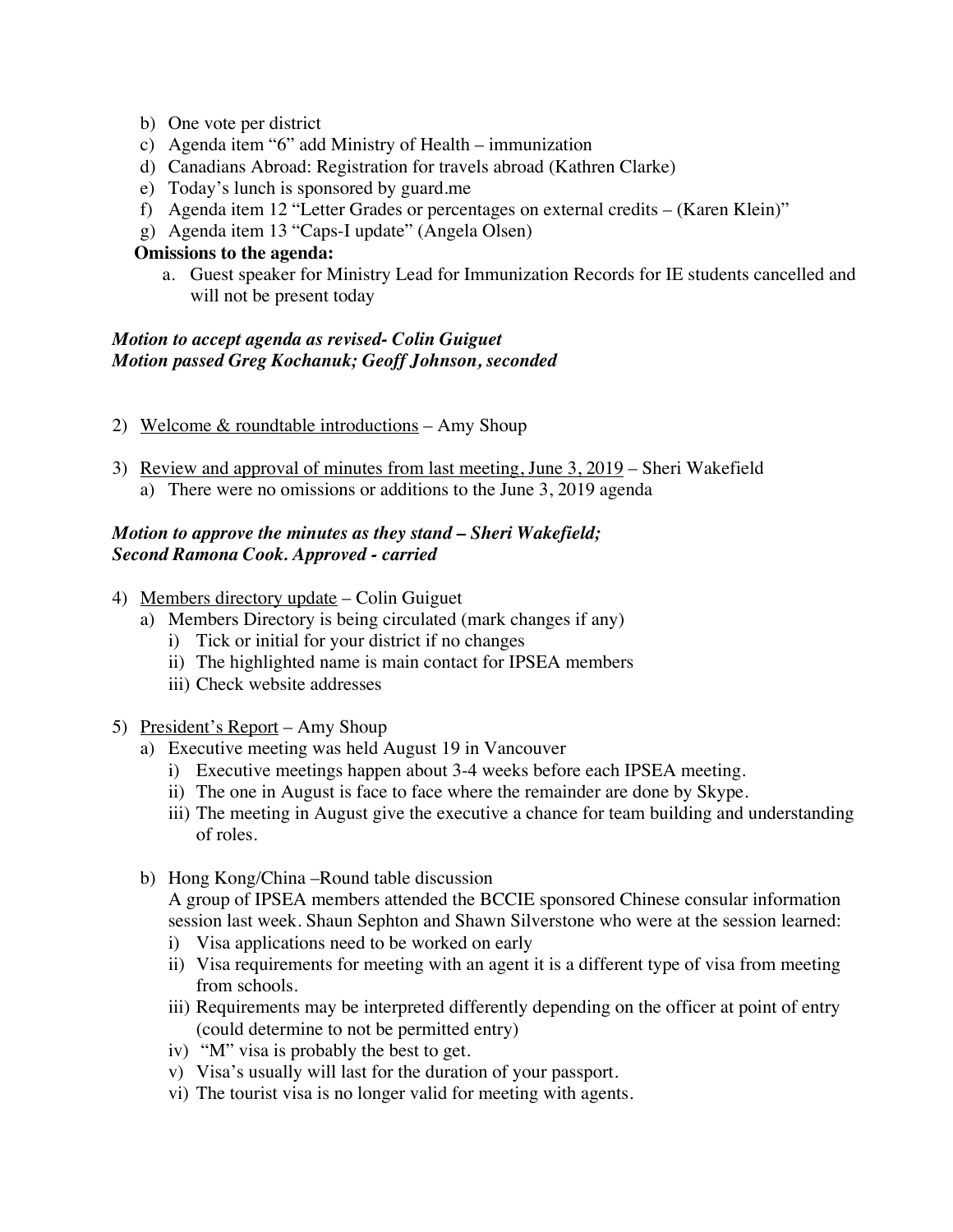A request for show of hands from members of who either is 'not permitted' or is 'choosing to not go' to China.

- i) A few school districts put their hands up. to state that they were not permitted to go to China, or chose not to go (Surrey, Vancouver Island West, Burnaby, Chilliwack).
- ii) Caps-I is doing a survey of this same question with the results to be released shortly.
- c) Professional development 2019-2020- Amy Shoup Looking for suggestions for  $Pro - d$ ... a sheet will be going around the members of our meeting for input.
- d) Executive Director contract Amy Shoup

In June we had discussion to review ED contract and asked Executive to review and come back to today's meeting with a recommendation. ED is much busier now than at the start of the position.

- i) Our recommendation is for the current salary of \$35,000 to increase to \$45,000 per year with the hourly rate being \$55 up from \$50.
- ii) The total is not to exceed \$45,000.

Discussion:

- i) Ronda there is room in the budget.
- ii) We will still have a closing next year of approx. \$25,000.

Question: was asked: "Is there a breakdown of hours?"

- i) yes, each invoice given to the treasurer has a breakdown of hours (within  $\frac{1}{2}$  hour).
- ii) Hourly time has increased to IPSEA Missions and more time spent with the Ministry.

#### 6) Executive Director's Report – Kathren Clarke

- a) 2020 IPSEA Mission update April 19-23, 2020 (Chile & Mexico)
	- i) 15 districts registered
	- ii) First installment deposit made to 'Bonard Student Services' who has been contracted to help organize / manage the Mission Next installment due later October 2019
	- iii) Mission organization is on time as per schedule and on budget
	- iv) We a have short list of venues locations and will finalize soon
	- v) Kathren has started correspondence with the Canadian Embassies in Santiago and Mexico City; they are onboard and supportive of this MISSION Creating a Pacific Alliance for K-12
	- vi) Guard.me has given a \$7500 sponsorship for the MISSION. This will help offset expenses
	- vii)has asked MoE for student scholarships in support of this MISSION (to be confirmed) repeated below
	- viii) Kathren has asked for MoE in BC to reach out to MoE in Chile to bring back the "Penguins without Borders" program with a focus on BC.
	- ix) Kathren has asked the MOE for scholarships; 15 from Chile and 15 from Mexico (to be confirmed)
- b) 2018 2019 Data report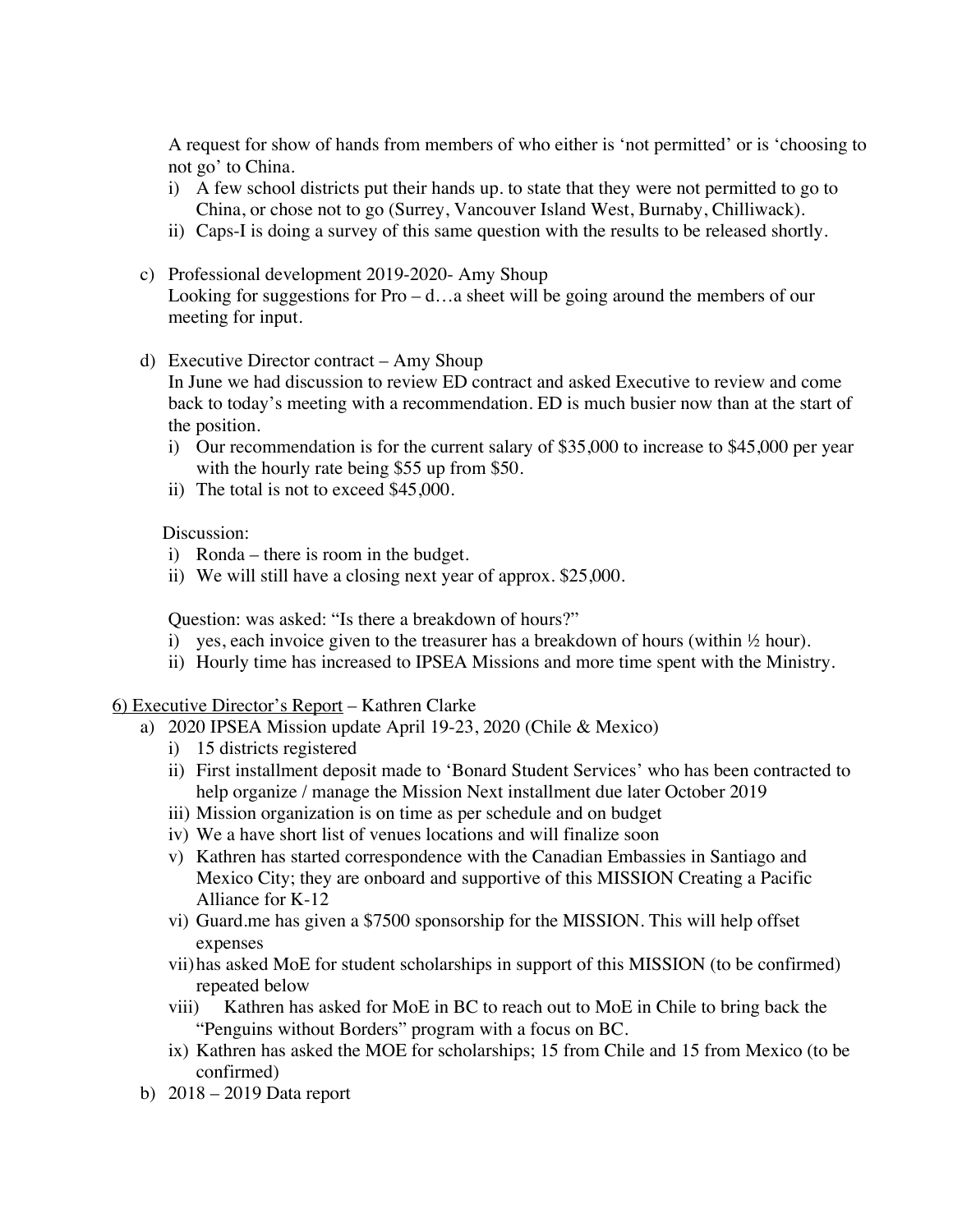- i) Thank you for those that contributed.
- ii) Finalized copy is located on IPSEA website knowledge base, resource folder, data
- iii) All emails are uploaded to the members section of the website.
- iv) Data Reports are a valuable resource for me to use representing IPSEA. Recent conference call with MoE allowed Kathren to speak on enrollment growth patterns from specific countries based on data comparisons of this year to previous years. Discussions focused on why/how/when of determining a Mission and why MoE providing scholarships would be beneficial. These data reports are really helpful for me to do my job representing IPSEA.
- c) RCMP virtual kidnapping booklet
	- i) The past 2 years there has been incidents of what RCMP are referring to as cyber-crime / virtual kidnapping.
	- ii) It has happened across Canada and has happened to a few our IPSEA member districts students.
	- iii) Students are Chinese foreign nationals
	- iv) The caller has enough information the parents and student believe it is credible.
	- v) Each are told to tell no one, and not talk to the Canadian police
	- vi) Some students have been directed to a location where they will be isolated, and to wait further instructions others stay in homestay/ school and carry on in silence
	- vii) RCMP ask that you make the brochures available to your students /host /school staff
	- viii) If this happens to one of your students call the RCMP or local Police detachment immediately – let them determine the seriousness of the incident
	- ix) On the IPSEA website, Knowledge Base, RCMP folder, are copies of the pamphlet the RCMP would like you to share with your Chinese students, homestays, school staff, agents, natural parents. There are copies in English and Mandarin.
- d) MSP changes
	- i) Ministry of Health announced on July 30, 2019 that effective September 1, 2019 qualified international students must be enrolled onto MSP and pay monthly fees (not exempt)
	- ii) Ministry of Finance and Ministry of Health consulted with Ministry of Advanced Ed but not Ministry of Education- we were all caught off guard.
	- iii) There was a much correspondence down to the different Ministries (Finance, Health, Education, Advanced ED) and to the MSP department directly trying to get clarification
	- iv) Corresponded with BCSTA legal counsel for clarification on impact (opinion papers July 19, 2019 and August 20, 2019). Check with your Superintendents and ST's for a copy
	- v) Correspondence results with Ministry of Health, MSP and MoE were included in today's meeting agenda package have been posted on the IPSEA Members website, knowledge base, MSP folder.
	- vi) Your Superintendents and Secretary Treasurers have copies of the legal opinion and updated legal opinion of August 20, 2019
	- vii)Guard.me contacted executive with request to attend this meeting to allow an Q&A opportunity from districts

\*Kathren has uploaded everything to the website except the latest from Harrison and Co – which should be coming from superintendents soon.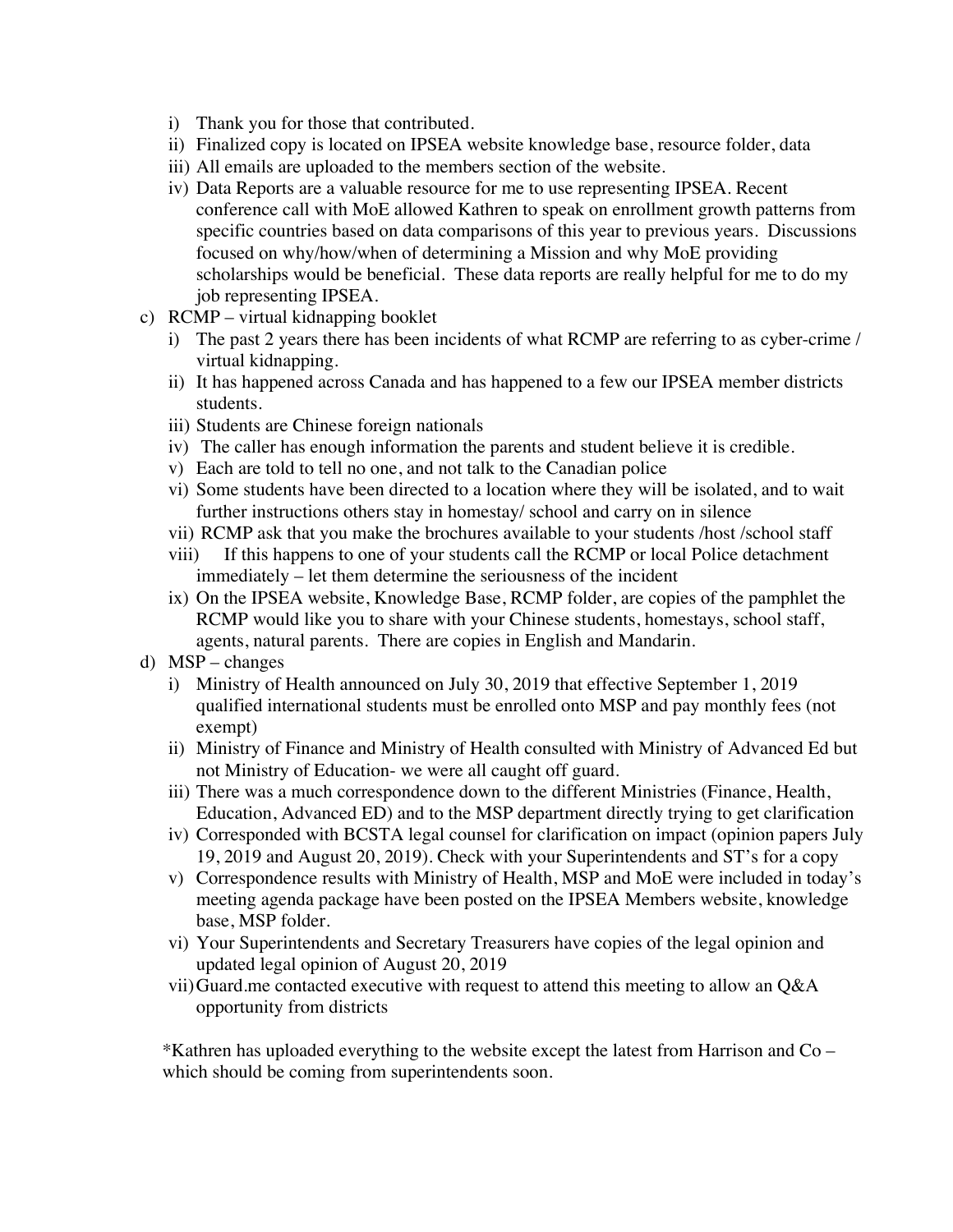*\*A show of hands from members indicate: Most districts are still planning on enrolling their students in the district plan.*

- e) Ministry of Health Immunization program
	- i) Duane Cover will give an update when he comes later in the meeting.
	- ii) Ministry's Lead person for this program with the was supposed to be here to present and do an Q & A on topic but cancelled this week. Dwayne Cover will touch on subject during his presentation this afternoon
	- iii) requirement for districts to have immunization records on file for each IE student.
- f) MoE- BC for High School web Brochure regarding medical insurance for IE students
	- i) Kathren requested MoE to review wording on the website for "BC for High School" as it pertains to international students and medical insurance. Response letter is posted on IPSEA Members website, knowledge base, Medical folder, MSP file
	- ii) Kathren now has a contact with the MSP it takes about 2 weeks for a response but if there are questions about MSP you can go through Kathren who will ask the question on our behalf.

Group Discussion: Michael Frankowski – would like to propose that True North puts vaccinations it into their online application.

- iii) Students will have to pay twice with Student Guard during the implied status as MSP is not covered until the study permit is approved.
- iv) Michael Frankowski will contact MSP to see if they would be interested in a template design for schools to gather required information
- g) MoE communication update Kathren has continued dialogue with MOE regarding and updates and ongoing issues including:
	- i) IPSEA MISSION's
	- ii) Mobility and scholarships
	- iii) MOE International Education has a new ADM (Keith Godan)
- h) BCSTA –updated legal opinion MSP/IE students released August 20, 2019
	- i) There were two released updates (July 19, 2019 and August 20, 2019). July's was released not knowing Government MSP changes were coming. August 20 is an update of the July 19 after Ministry of Health announced effective the September 1, 2019 changes all international students will pay MSP fees (not exempt).
	- ii) Each of the July 19, 2019 and August 20, 2019 updates is an are updates to the 2012 Harris and Co. legal opinion (the 2012 legal opinion is posted on the IPSEA members website, knowledge base, Medical folder).

<sup>\*</sup> Kathren's take-away after reading the August 20<sup>\*</sup> update – *if your international students are living with their natural parents here in BC, they should be on MSP. If your students are in BC without their natural parents, and the home base of the family is not in BC then they are not true residents. Legal counsel recommends that you get a legal opinion from your district if you do decide to not go with MSP.*

i) Canadians Abroad registration: https://travel.gc.ca/travelling/registration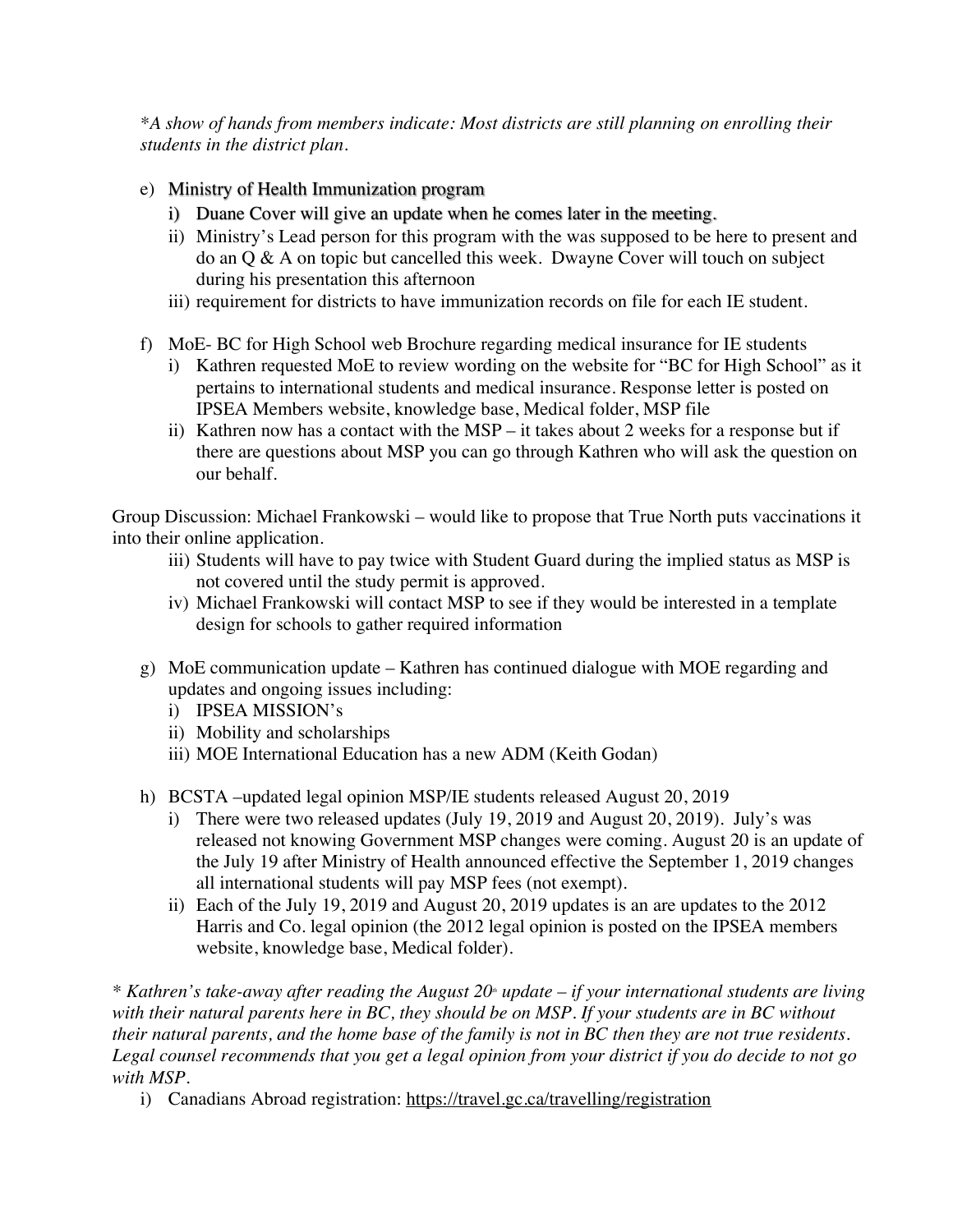Canadian Embassies and Consulates:https://travel.gc.ca/assistance/embassiesconsulates?\_ga=2.118098049.988833492.1527011704-814661686.1389382201

*\*good service to register each trip – you may not be aware or know something is happening in the country prior to arrival (you may be in the air - tsunami, earthquake, terrorist attack, etc). The embassy will have you registered, know where plan to be and attempt to make you aware when you land. There are some things that they cannot help you with, but them knowing where you are is helpful. They have to work within the law of the country you are in.* 

- 7) Treasurer's Report Ronda Bell
	- a. Financial report to date (refer to Financial report sent with agenda).
		- i. Membership fees update
		- ii. Outstanding accounts please make sure they go to Ronda (address on bottom of invoice).
	- b. Mission participation fees update
		- i. Paid up to date.
	- c. Officers liability insurance
		- i. This liability insurance is coverage for the executive.

## *Motion to approve the Treasurer's Report -Ronda Bell; accepted – Karen Klein; Second, Holly Mayo; motion carried*

- 8) District Practices (group discussion)
	- a. How do school's welcome IE students?
		- i. Banners, flags
		- ii. School orientation, welcome, pizza,
		- iii. Schedule review before first day of school.
		- iv. ESL testing. Vital English, some districts have district designed tests and testing formats
		- v. Some district will enforce penalties for significant discrepancies in test scores.
			- 1. If a student's test score is a lot lower on the in-person test result, vs. the online test result, some districts charge a \$500 penalty. (Saanich and Abbotsford.)
		- vi. Ambassadors Club welcoming new international students and then throughout the year (Lynne Bolen, Greg Kochanuk)
		- vii. Global and International Skills Program.
		- viii. Leadership blocks tutoring and homework club.
	- b. Travel schedule for members interested in knowing who is in same region (Sheri Wakefield)
		- i. Not all members may wish to share their travel plans, but those that do, please email Sheri Wakefield swakefield@sd64.bc.ca and she will put together a database for those that do. This will only be shared with the same people.
- 9) Safety on road plan (Ronda)
	- a. What is your safety plan…who does what?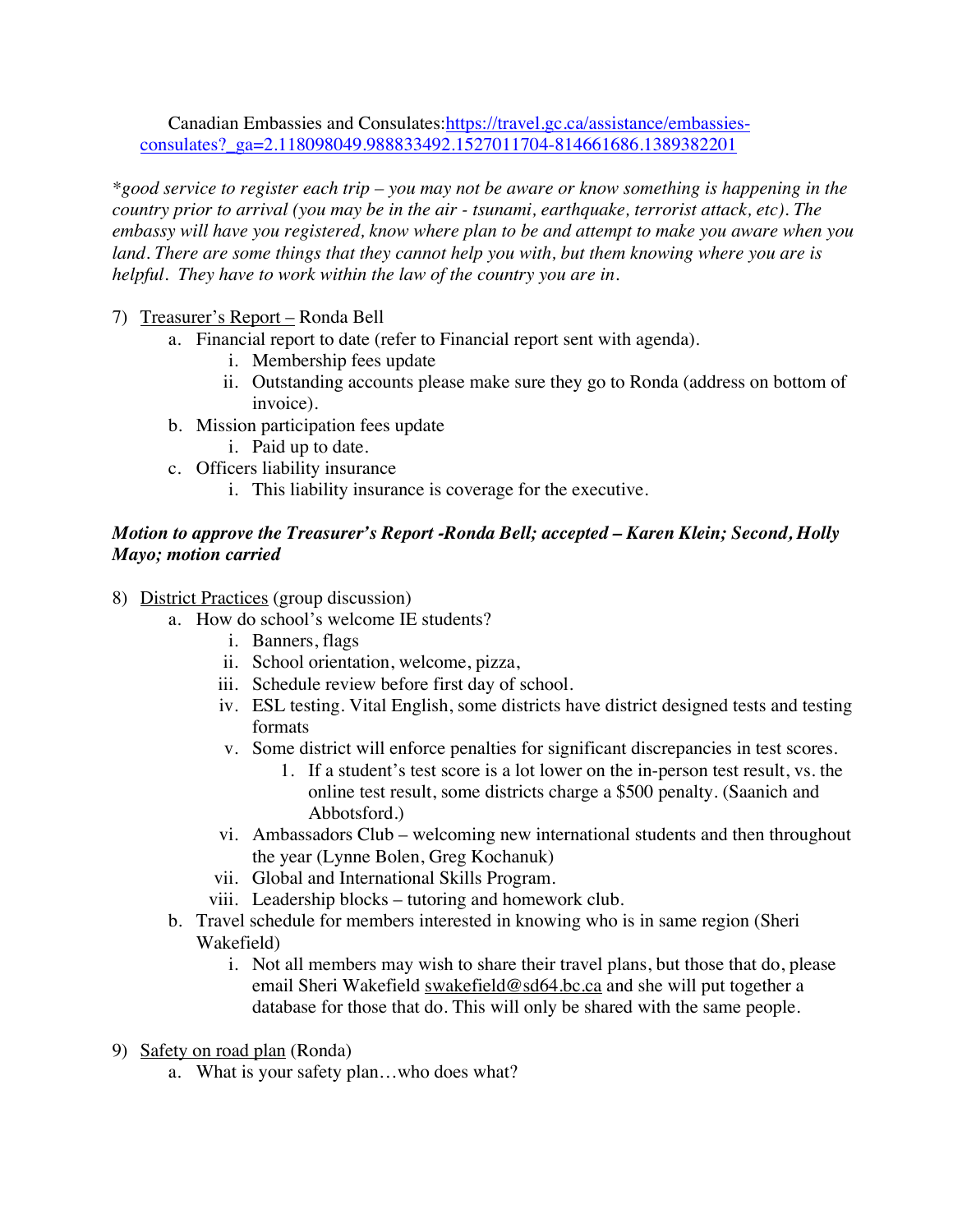- i. Leave itinerary and agenda behind for your office and your family how to contact you if needed.
- ii. Plan how to get to airport from hotel have cash available do not be credit card reliant.
- iii. Have the name and address of the embassy for the country you are in. Things can change quickly and you may not have access to tech and so have printed form.
- iv. Have a plan with your ST about what is the plan if you are stuck somewhere will they send another staff member, spouse.
- v. SOS 24-hour access to security, medical emergency anywhere in the world. Advise for before you leave.
- vi. Caps-I Critical Guide. A recommendation to be prepared and to look out for oneself.
- vii. Registration for Canadians abroad (links bottom of agenda)
- viii. Canadian embassies (links bottom of agenda)
	- ix. Remember to have paper copies in case of emergencies
	- x. safety kit packed and with you
- xi. do check in's at start and end of day with contacts back home when travelling alone.

*\*Paul Bishop Proposed that a template be presented to the ST association as a collective for all of our school districts.* 

#### 10) Vital English iCent – Amy Shoup

- a) Who uses Vital English and what is their opinion?
	- i) Ronda was happy with iCent as notifications are sent to student's phones. You can go in and make the changes where as Vital English does the changes for you.

#### 11) Audit General of BC- Angela Olson

- a) Report reviewed Executive Expenses in Surrey School District
- b) Senior team in Surrey SD was audited including International Ed. Expenses –
- c) Angela stated the biggest take away she learned from audit is that we should not be using corporate cards as too much liability on the school district.
- d) Link to Audit: https://www.bcauditor.com/sites/default/files/publications/reports/OAGBC\_SD36\_RPT.p df
- 12) Letter Grades or percentages on external credits Karen Klein
	- a) Everyone is doing something different and so looking for a best practice for IPSEA members. Karen is looking for members to help put something together. Amber, Rob, Kevin, Patricia would like to join.
	- b) Karen will chair the group and spend time with the group in December.
- 13) CAPS-I update: Angela Olson
	- a) This weekend executive retreat looking for people to help organize with a planning committee for the CAPS-i annual conference in Vancouver.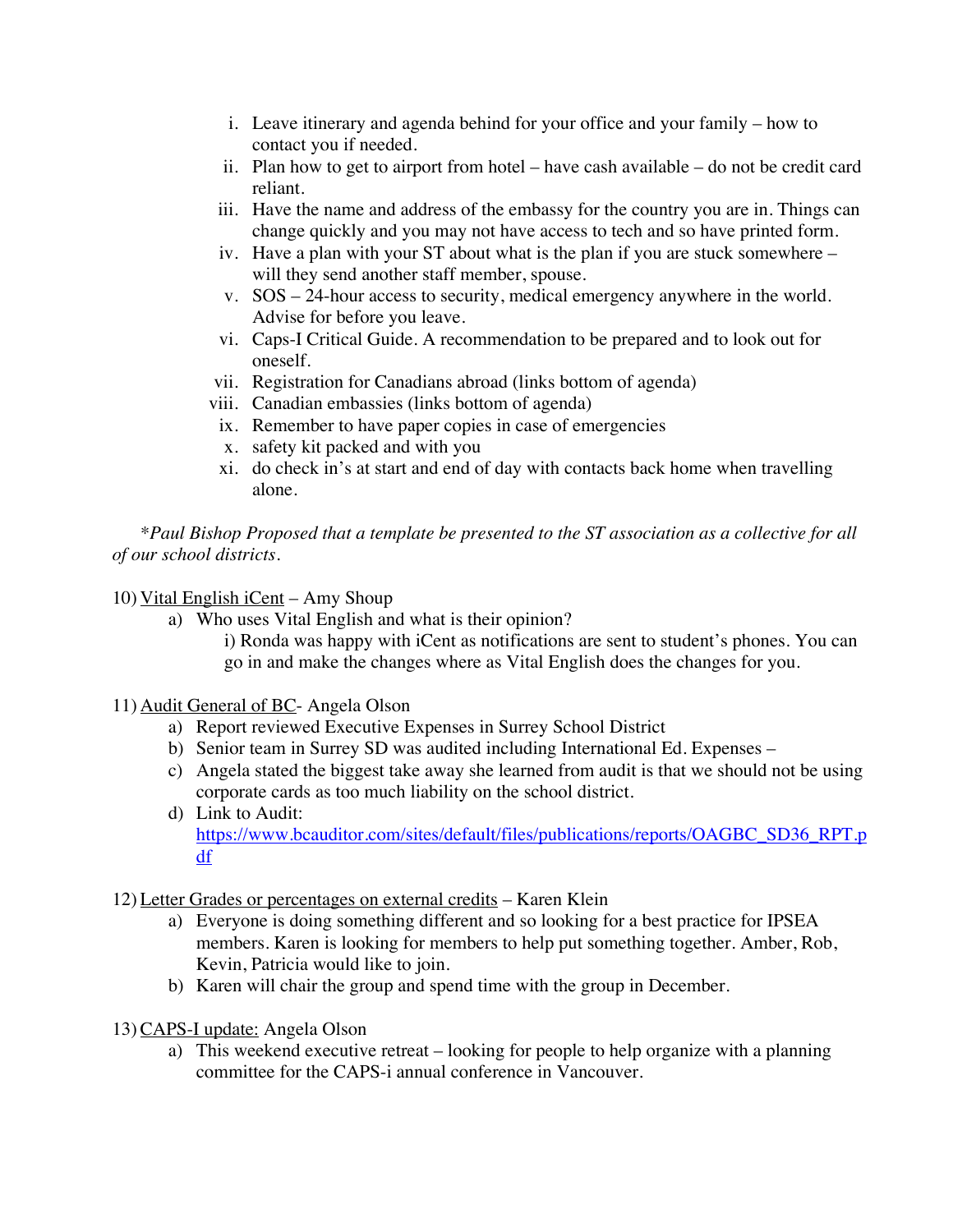b) April 26-29 Sheraton Wall Center. Districts should have been sent a survey about travel to China – information is being put together and sent out to the membership most likely next week.

## **11:00-12:00: Guest presenter Guard.me: Clark Hortsing, Jessie Atkins, Sean Hardman, Jamie Hampson**

- a. Guard.me have contracted legal counsel for their own legal opinion lawyers working on it right now to see if MSP is still necessary mandatory for international students – right now Guard.me believes this it is just an administrative elective.
- b. Three plans **Guard.me Plus Drug Card** this is the top up (Plus officially) This plan is \$25/month and meant to be used for students who have current/ valid MSP. If they do not have valid MSP, they should not be on this plan. This could be a good option for students who are currently on MSP/ are returning students who already have valid MSP for their studies.
- c. Guard.me is designed for students who are not on MSP, or for short-term students who need full coverage and are not eligible for BC MSP. This policy is \$1.45 per day.
- d. Guard.me also provides coverage for long-term students who will need full coverage for first 90 days until MSP is effective, then following, the plan acts as a top up / PLUS plan and has the rider which covers the student (1) while waiting for their Study Permit to be renewed (if applied for renewal within 30 days of expiry) and their MSP is expired or (2) if the Study Permit goes into restoration. This policy is \$1.05 per day.

Guard.me acknowledges that there are budget realities for most school districts – some districts do not have the budget to cover the "additional plus". Guard.me wish to work with the school boards who cannot afford it, to see it if a fee can be pro-rated and re-cooped in the future.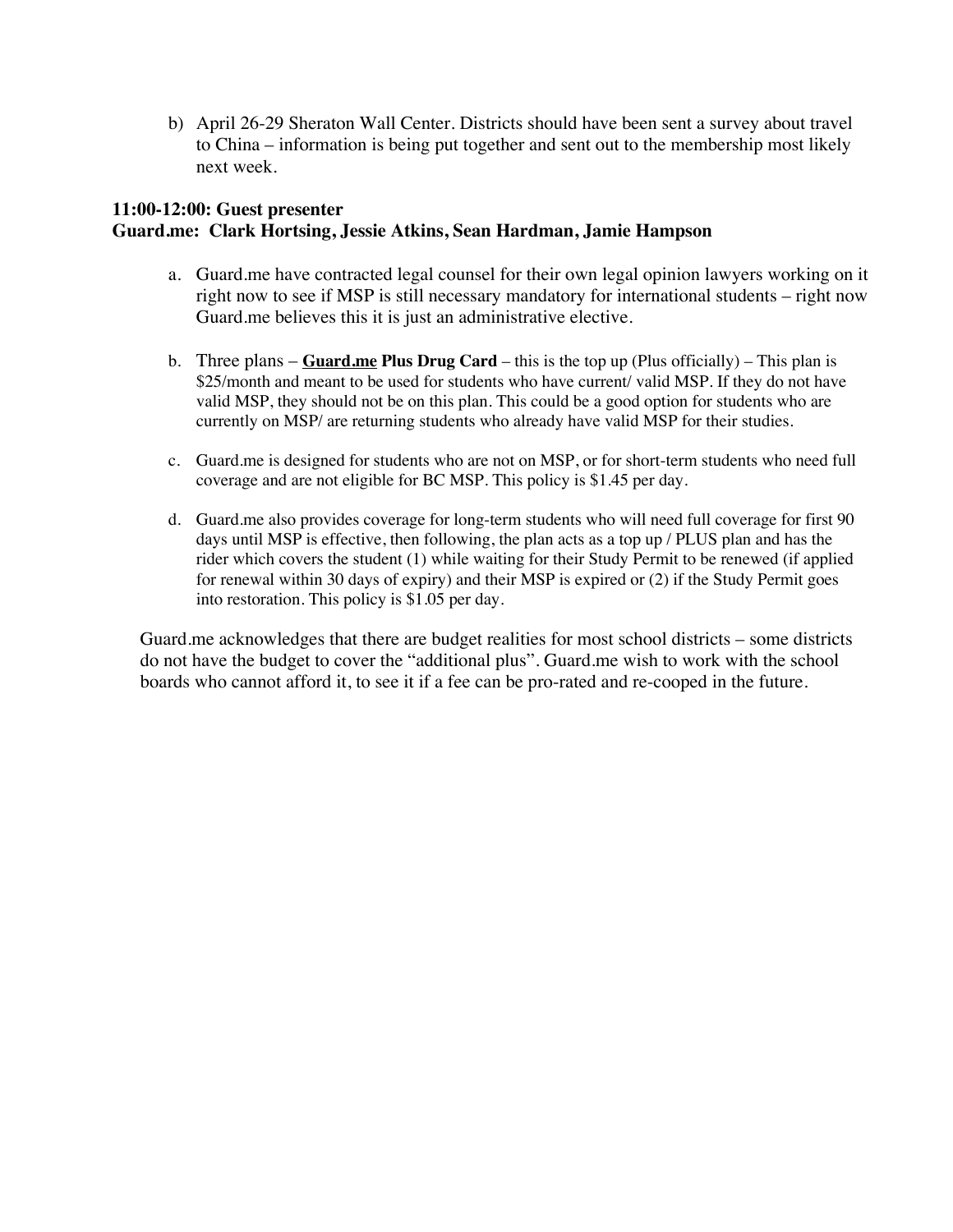- a. If schools cannot afford that then they can charge as little as \$1 per month and carry the rest over to next year when advertised fees can be changed. There will be no coverage for other things such as massage, physio, and prescriptions.
- b. Pared down-top up. \$10 per month for death-repatriation of remains and to bring family members to BC- something that does not happen frequently but if it does it is a high cost.
- c. guard.me@BC Schools program covers students who may be removed from MSP due to having been sent home before being here for 6 months.
- d. For \$28.50 top up coverage for the above.
- e. They will help school districts with an amount that is over their budget to be paid back over 1-3 years once the new fees are established.
- f. Districts need to consider who would handle a situation if you were not there especially in regards to a serious medical situation. A member encouraged that you get at least the \$10 coverage in case you are not in such a situation. Medical evacuations could cost well over \$100,000.
- g. BC seems to be the only province, which says MSP, is required and charges. Many provinces have a year or longer waiting service or you need to apply to get it (no premiums).
- h. guard.me representatives are always happy to look over other policies for you including international if we need to know if it will cover a student for what they will need. What they won't pay is the most important part – what they will exclude.

#### **12:00-1:00pm Lunch (sponsored by guard.me)**

1:00pm Meeting resumes: Ministry of Education presenters running late so continue meeting as per agenda

14) Babylon Online Health – (Kathren Clarke)

- a. Babylon online Health is an interesting tool for individuals that do not have a family doctor or access to doctor because of office closure, weekend, etc.
	- i. Download app & register.
	- ii. Telus is working with Babylon to provide the network but you do not have to be a Telus customer to access.
	- iii. No fee to register or use service
	- iv. On line appointments with BC-licensed doctors
	- v. Doctors can order blood test, refer to specialist, skype face to face consultation, review of injuries, can request same doctor from previous appointments
	- vi. Prescribe and send prescription to your nearest pharmacy
	- vii. Doctors will apply direct billing to MSP for phone appointment
	- viii. If a student is 15 or older can use this on line tool. Ideal for communities that do not have clinics evenings and/or weekends. https://www.babylonhealth.com/ca

\**A show of hands indicated some of the rural districts use on line doctor services for weekends or when their community doctor not available.* 

 $1:00 - 1:45$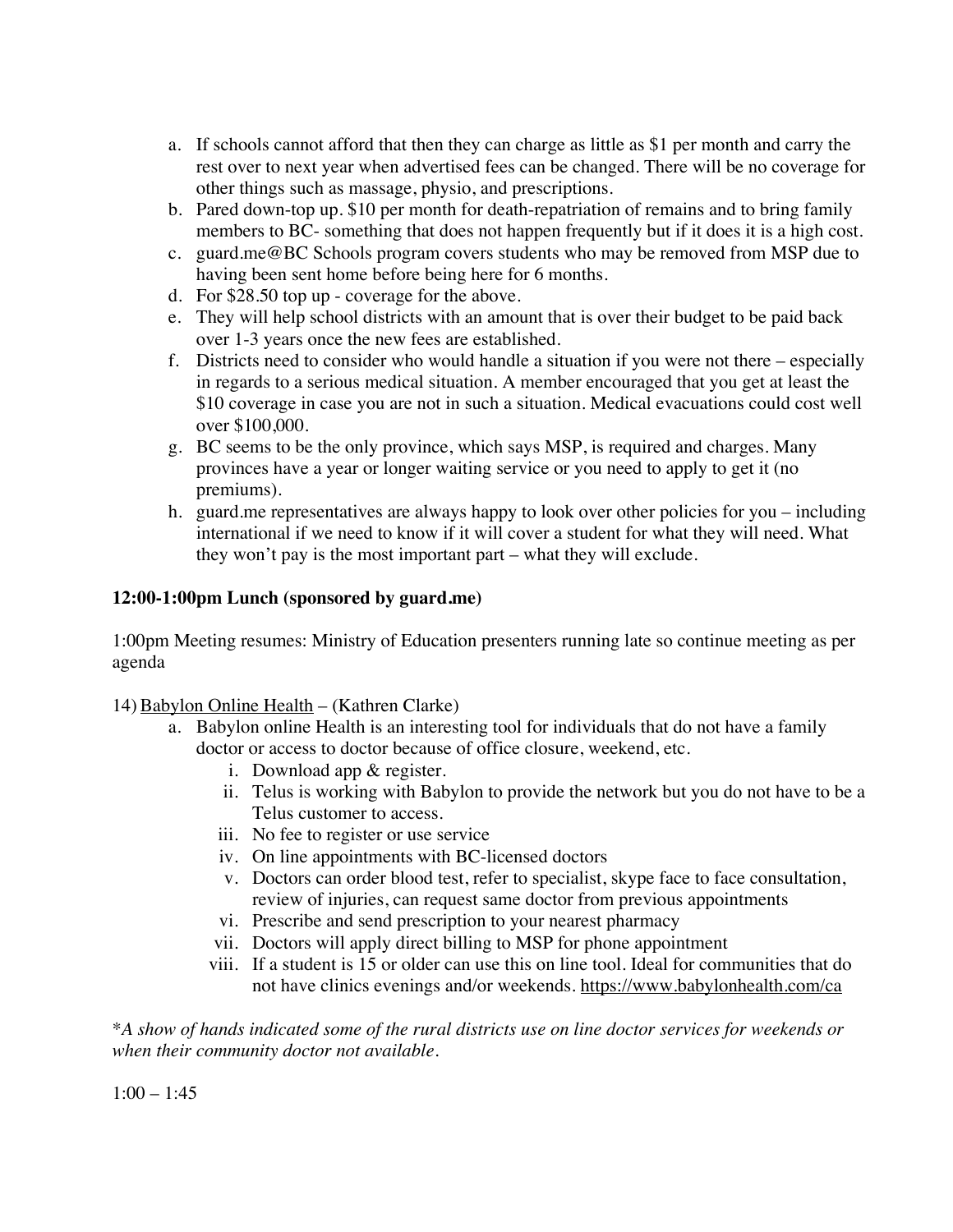\*In camera session (no recording of discussion)

\*The purpose of 'in-camera' is to allow a forum for members to have non-recorded conversations. It is expected that topics and specific details discussed 'in-camera' are not shared outside of 'in-camera' session. If necessary, and with group consensus, we move out of camera and make a motion to act on specific details.

# 1:45pm -2:30 pm

Guest speakers: Ministry of Education: Dwayne Cover Dwayne.Cover@gov.bc.ca Director, International Education, Ministry of Ed

Vaccination Status Reporting Regulation and International Students

- New vaccination status reporting regulation came into effect July 1, 2019
- Requires that all students attending school provide an immunization status report to local health authority
- Process for providing this report is determined by the local health authority in some cases the Medical Health Officer will need the school to assist to collect these reports.
- Regulation does apply applies to all students attending schools, including international students.
- They are looking for complete immunization records from the student's home country.
- International programs will need to should request immunization records be provided as part of the program application process.
- Records should be provided to local Health Authority as part of usual process. Some Health Authorities will contact schools for records, others will contact IE office and come by to pick up records.
- Understand this may be new for many programs but should be implemented as soon as possible
- Medical Health Officer does have right to require any student with incomplete record to stay home in the event of an outbreak.'
- Host families are not considered "in loco parents" so not able to provide consent for vaccinations on behalf of the international student.
- Written consent from parent/family would be required for student to be included in any immunization clinic.

#### International Student Graduation Credit Policy

Purposes of ISGCP

- To ensure that international students on the BC Grad program acquire the skills, knowledge, and attributes for post-graduation success
- To promote a learning experience that maximizes the benefits of cross-cultural learning.
- March 2019- IPSEA consultation
- July 2019 Updates to reflect new curriculum/grad program
- Sept2019 review consultation summary
- Next steps refer to handout
- Respond to feedback on current curriculum implementation

#### Student Exchange and Mobility Awards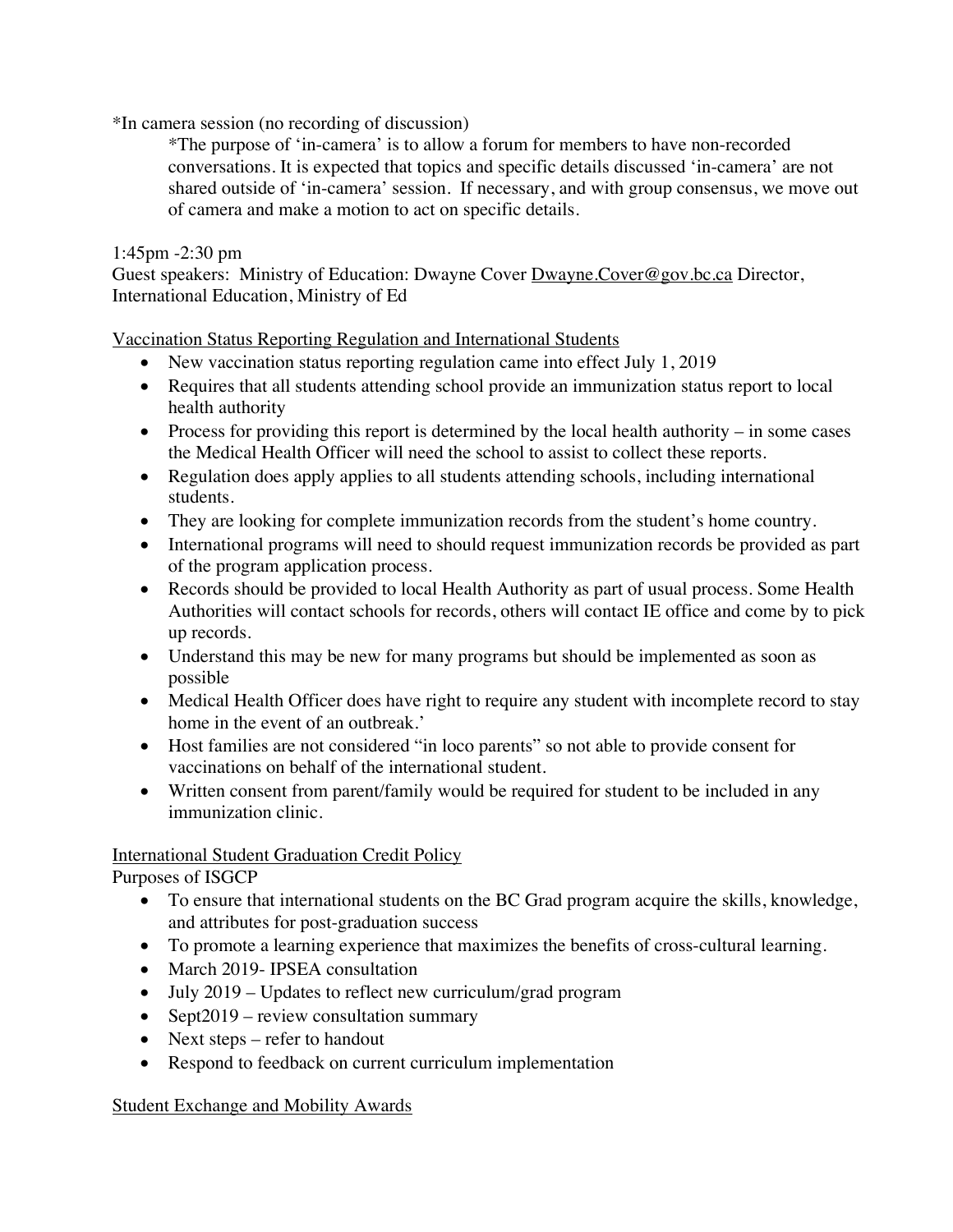- Application window currently open deadline is October 5, 2019
- Purpose encourage and support intercultural engagement and skills development for BC students, promote reciprocal education relationships and collaboration for BC schools and districts with international partners
- Selection preference for MOU partners and alignment with Government projects and programs
- Selection by equitable regional distribution

Intercultural skills Assessment Training Seminar

- Purpose increase intercultural skills and global competence knowledge and assessment capacity in the province
- Requires SEMA application by September 16,2019
- Seminar dates October 2-4, 2019

#### IRCC DLI project

- Establish criteria for designating K-12 learning institutions to receive foreign national minor (FNM) students
- Establish custodianship criteria for FNM students
- Address issues of unaccompanied minors
- Sept 2018 Discussions with provinces/territories re K-12
- Aug 2019 Draft Pan-Canadian Framework or the designation of Learning Institutions (Primary and Secondary) available for consultation with sector
- Sept/Oct P/T consultations with sector
- Oct/Nov 2019 Feedback to IRCC from all Provinces and Territories (P/T)'s
- Time line for implementation is not known at least Sept 2020

#### Challenges for Establishing a Pan-Canadian Framework

- Currently no formal reporting to IRCC on the enrolment status of FNM students
- Significant differences between P/T educational ministries
- Significant differences between school districts/Authorities across country
- Differing federal/provincial/territorial legislative
- Requests from across Canada for a mechanism to report changes on student status (change of custodian)

#### Custodial definition

Some of the wording IRCC is considering may include:

"To follow the requirement under Immigration and Refugee Protection Act, section 39, an individual who is appointed by parents or legal guardians to provide care and support of a minor child while in Canada and must reside within a reasonable distance (as determined by each jurisdiction) of the child's intended residence and school and be able to fulfill their obligations in the event of an emergency."

\*Dwayne Cover will create a complete presentation to share with IPSEA (via Kathren Clarke)